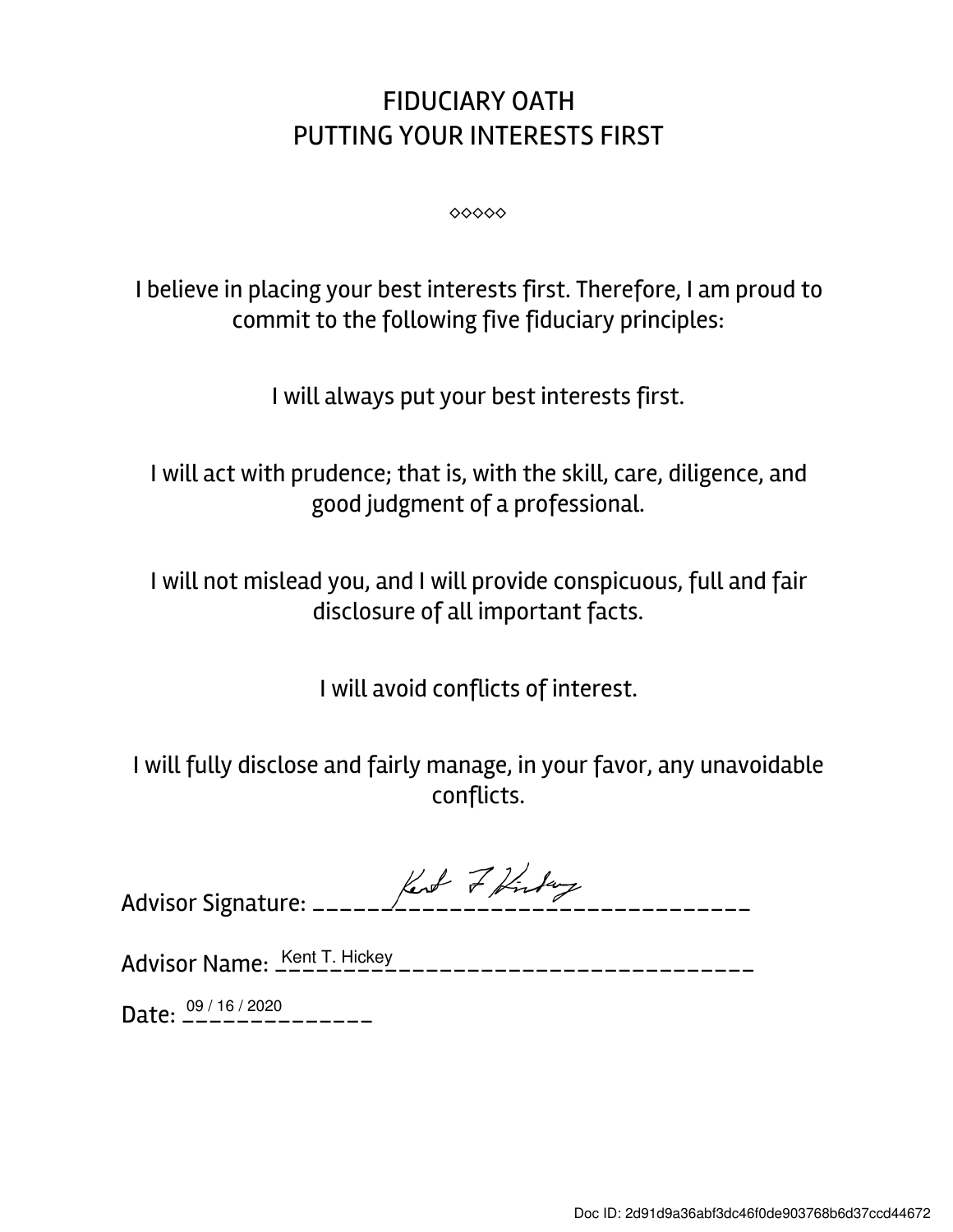## FEE-ONLY AGREEMENT

The definition of "fee-only" under NAPFA and the CFP Board is straightforward - if you can earn a commission by selling something in the financial services industry, you must disclose the commission and therefore cannot be fee-only. Any act of holding out as a fee-only advisor while ANY commissions are coming in constitutes a violation.

Notably, the CFP Board expands this definition to include even the ability to earn a commission, including through a related party. So having a "separate" insurance agency relationship to which clients could be cross-referred, or a relationship with a broker-dealer, violates the fee-only requirement. Holding an insurance license is permitted as a fee-only advisor - as some states actually require an insurance license even just to give insurance advice - but being appointed with an insurance company to sell their products would violate the fee-only requirements. XYPN adopts the CFP definition of "fee-only."

Short term side hustle of real estate / insurance sales may seem attractive, but as Michael Kitces always reminds us: "never make long-term decisions based on short-term cash flow needs". If you need to work on a commissioned basis before making the transition to fee-only advising and XYPN that is your choice, but to be a member of XYPN and a fee-only advisor, the commissions have to end. Even just selling the rare one policy every few years is still a violation of being fee-only.

We at XYPN allow members to transition to fee-only, recognizing that some people may have had insurance or other commission-based relationships in the past, and that it takes time to transition. We allow for a 12 month transition.

## As such, upon joining XYPN, Members:

- 1) Must not sell any new products immediately as of joining (member requirement)
- 2) Must eliminate all trails within 12 months (member requirement)
- 3) Must not hold out as fee-only at ANY POINT (including during the 12 month period) while still receiving trails
- 4) Cannot be listed on the XYPN website as an XYPN advisor while still receiving ANY trails

If you decide to sell real estate or insurance during your tenure with XYPN, you will need to leave XYPN, NAPFA and notify the CFP Board. If you're under a 12 month contract with us, you agree to buyout the remaining portion of the contract per the terms listed therein.

Advisor Signature: \_\_\_\_\_\_\_\_\_\_\_\_\_\_\_\_\_\_\_\_\_\_\_\_\_\_\_ Date: \_\_\_\_\_\_\_\_\_\_\_\_\_\_\_\_\_\_\_\_\_\_\_\_\_ 09 / 16 / 2020